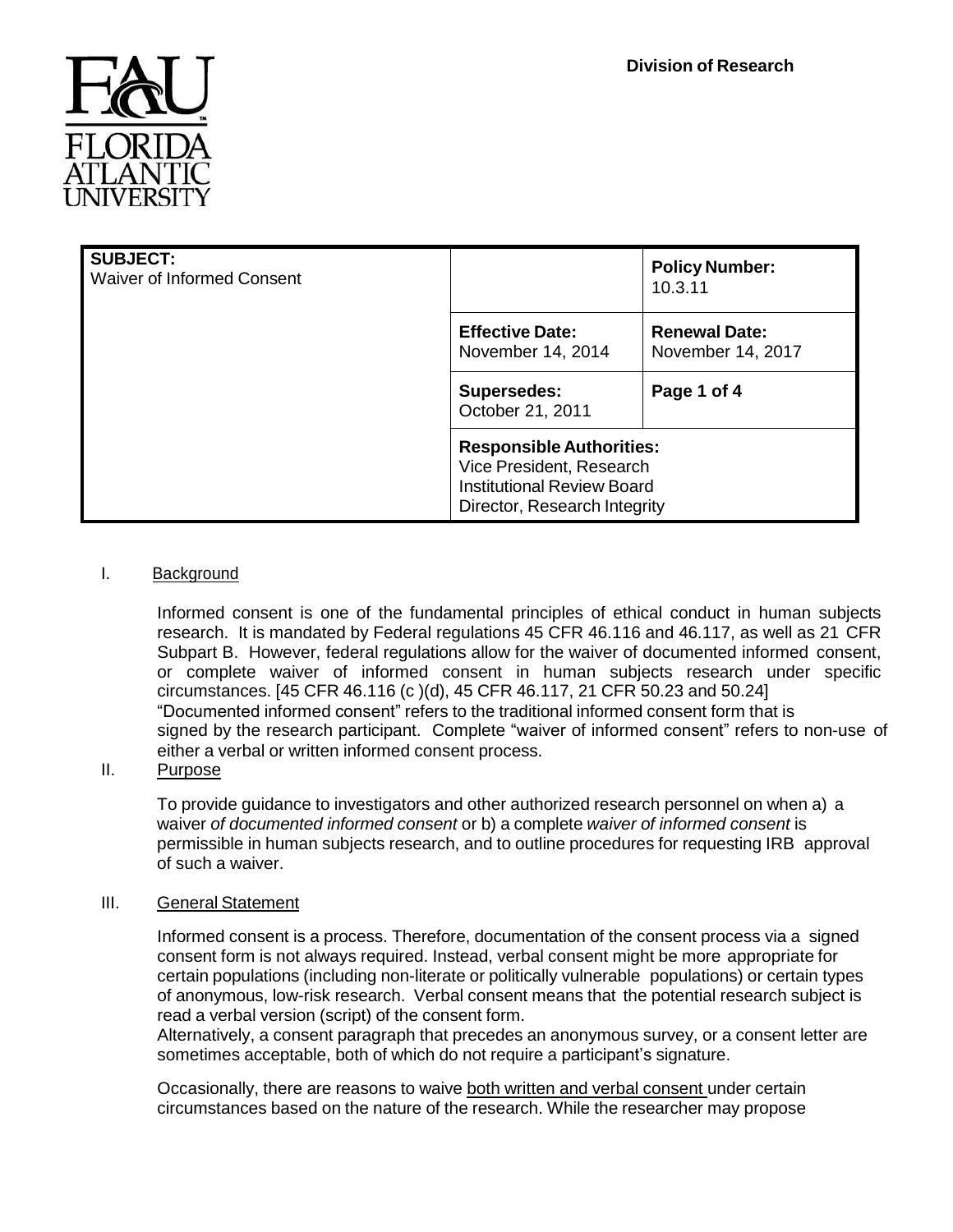alternative informed consent mechanisms, only the IRB can make the final determination to waive some or all informed consent requirements.

### IV. Policy

**The FAU IRB may approve a consent process which does not include, or which alters, some or all of the elements of informed consent referenced in 45 CFR 46.116(a), or it may waive the requirements to obtain informed consent if the IRB finds and documents that all four of the following are met:**

- The research involves no more than minimal risk to the subjects;
- The waiver or alteration will not adversely affect the rights and welfare of the subjects;
- The research could not practicably be carried out without the waiver or alteration; (Inconvenience or expense are not acceptable factors. Scientific validity could be an acceptable factor); and
- Whenever appropriate, the subjects will be provided with additional pertinent information after participation.

#### **In addition, the FAU IRB may approve a consent process which does not include, or which alters, some or all of the elements of informed consent, or waive the requirement to obtain informed consent provided the IRB finds and documents that:**

- It is a research or demonstration project to be conducted by or subject to the approval of state or local government officials and is designed to study, evaluate, or otherwise examine: (i) public benefit or service programs; (ii) procedures for obtaining benefits or services under those programs; (iii) possible changes in or alternatives to those programs or procedures; or (iv) possible changes in methods or levels of payment for benefits or services under those programs; and
- The research could not practicably be carried out without the waiver or alteration of consent elements.

#### **The FAU IRB may waive the requirement for the investigator to obtain a signed consent form for some or all subjects if it finds either:**

- The principal risks are those associated with a breach of confidentiality regarding the subject's participation in the research, and the consent document is the only record linking the subject to the research; and
- Study participation presents minimal risk of harm to the subject, and the activity normally does not require consent except for the fact that this is a research study.
- In cases in which the documentation requirement is waived, the IRB may require the investigator to provide subjects with a written statement regarding the research.

**The FAU IRB shall follow its Children in Research policy when applying waiver of informed consent provisions specific to children in research**. Provisions for waiver of assent or parental permission are specifically outlined in this policy, and are consistent with the policy outlined here.

**Researchers may also request a waiver of consent in emergency care research.** This typically occurs in health care settings and applies to human subjects who are in a life threatening condition where an investigational therapy may be beneficial, but there is not enough time to obtain legal informed consent. The federal regulations (21 CFR 50.23 and 50.24) describe the situations where this can occur. This provision has limited applicability at Florida Atlantic University.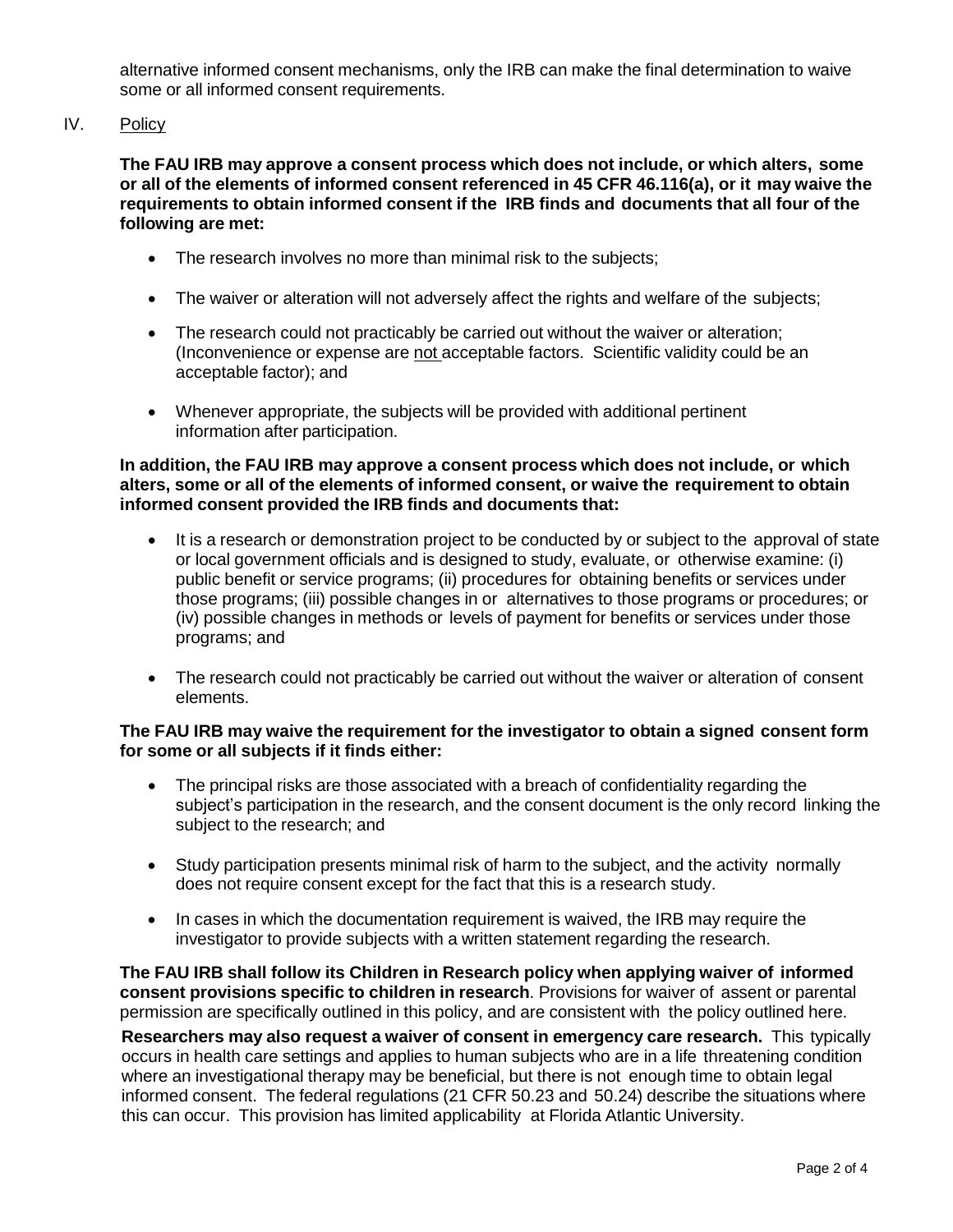### V. Definitions

**Informed Consent:** An individual's voluntary agreement, based upon adequate knowledge and understanding of relevant information, to participate in research.

#### VI. Accountability

#### **The Principal Investigator (PI), if seeking a consent waiver, will be responsible for:**

- Submitting a request for waiver of documented informed consent, or complete waiver of informed consent, as part of the IRB application package when the standard informed consent document with signature line is determined to be inappropriate for the research study, based on the study methodology.
- Submitting an alternate method(s) of informed consent as part of the IRB application package in lieu of the standard informed consent document with signature line.
- Maintaining a method of documenting those who were approached about the study and offered verbal consent, in lieu of the standard informed consent procedures requiring signature.

#### **The IRB will be responsible for:**

 Ensuring that the request for waiver of documented informed consent, or complete waiver of informed consent, is adequately justified with respect to the applicable regulations.

#### **The Research Integrity office will be responsible for:**

- Ensuring that the request for waiver of documented informed consent, or complete waiver of informed consent, is included with the IRB application package when no standard informed consent document with signature line is submitted by the PI.
- Ensuring that alternate methods of informed consent are submitted in lieu of the standard informed consent document with a signature line.
- Ensuring documentation of any IRB approved waiver of informed consent is maintained on file.
- Providing the IRB with the criteria for informed consent waivers to assist in their decision making.

### VII. Procedures

### **To request a waiver of documented informed consent (in other words, to not use a consent form that requires a signature), the PI should**:

- Include a request for waiver of documented informed consent as part of the IRB protocol. It is important that the PI discuss and justify the rationale for this requirement to be waived by the IRB. The request must address how the proposed research meets the following criteria: a) The principal risks are those associated with a breach of confidentiality regarding the subject's participation in the research, and the consent document is the only record linking the subject to the research; and b) Study participation presents minimal risk of harm to the subject, and the activity normally does not require consent except for the fact that this is a research study.
- As part of your IRB application, submit a proposed script of the verbal consent process, or alternative consent document (e.g., cover letter, consent paragraph, etc.) Sample documents can be found within IRBNet.